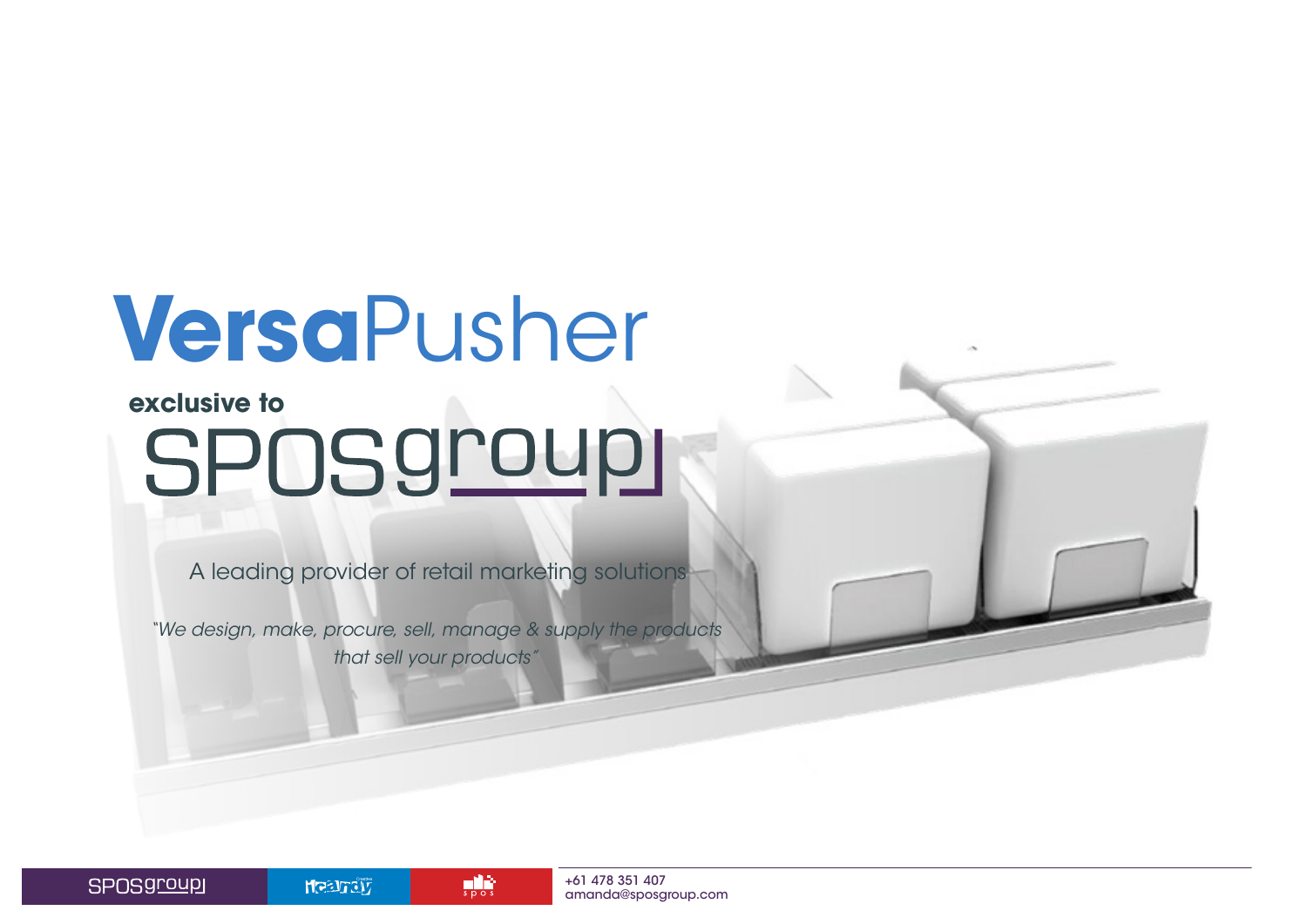$\mathbf{H}$ 

Hearar

### Organised - Effective - Profitable

#### **Introducing the VersaPusher, a versatile fronting merchandiser.**





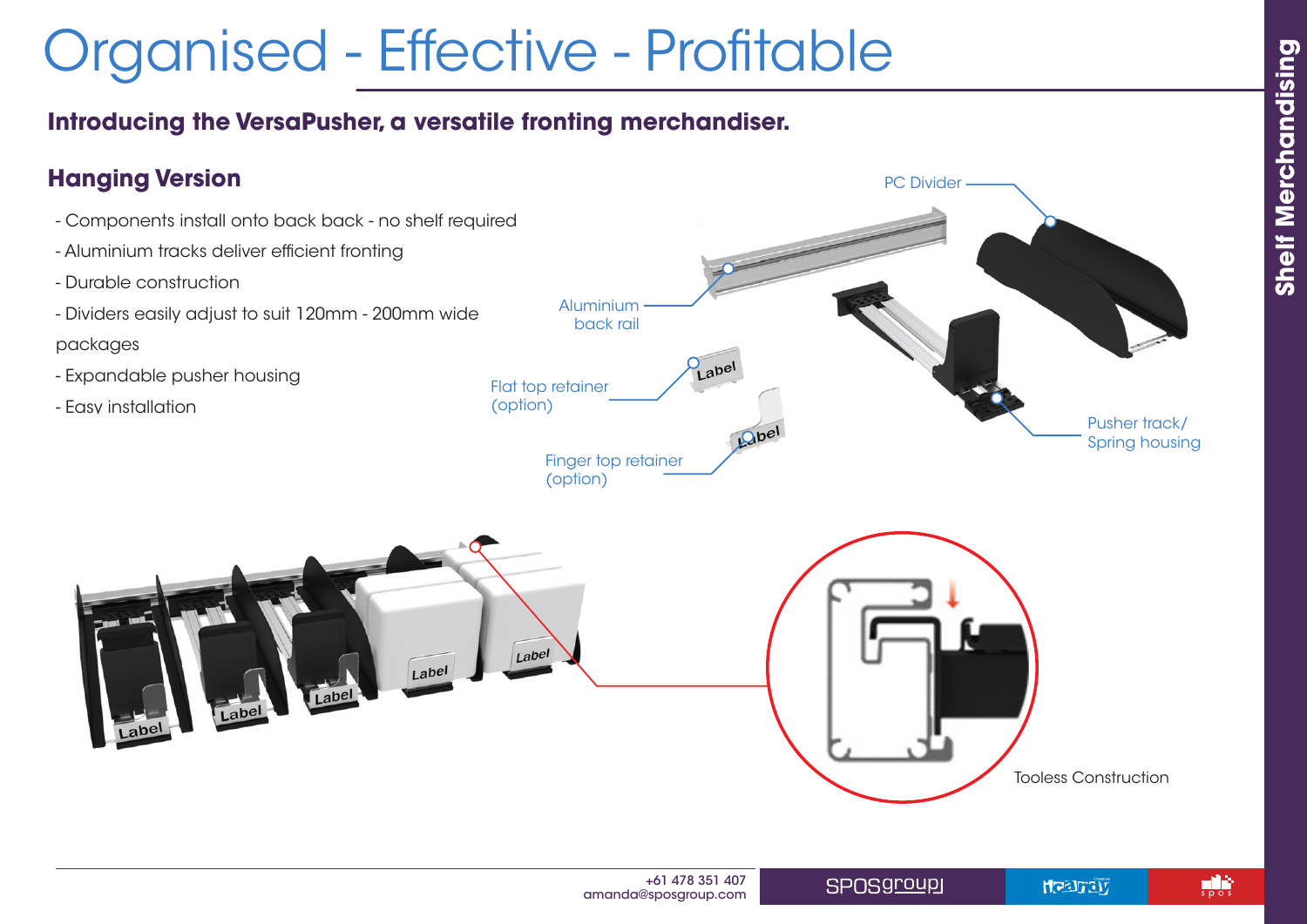# **Shelf Merchandising Shelf Merchandising**

 $\mathbf{H}$ 

#### Organised - Effective - Profitable

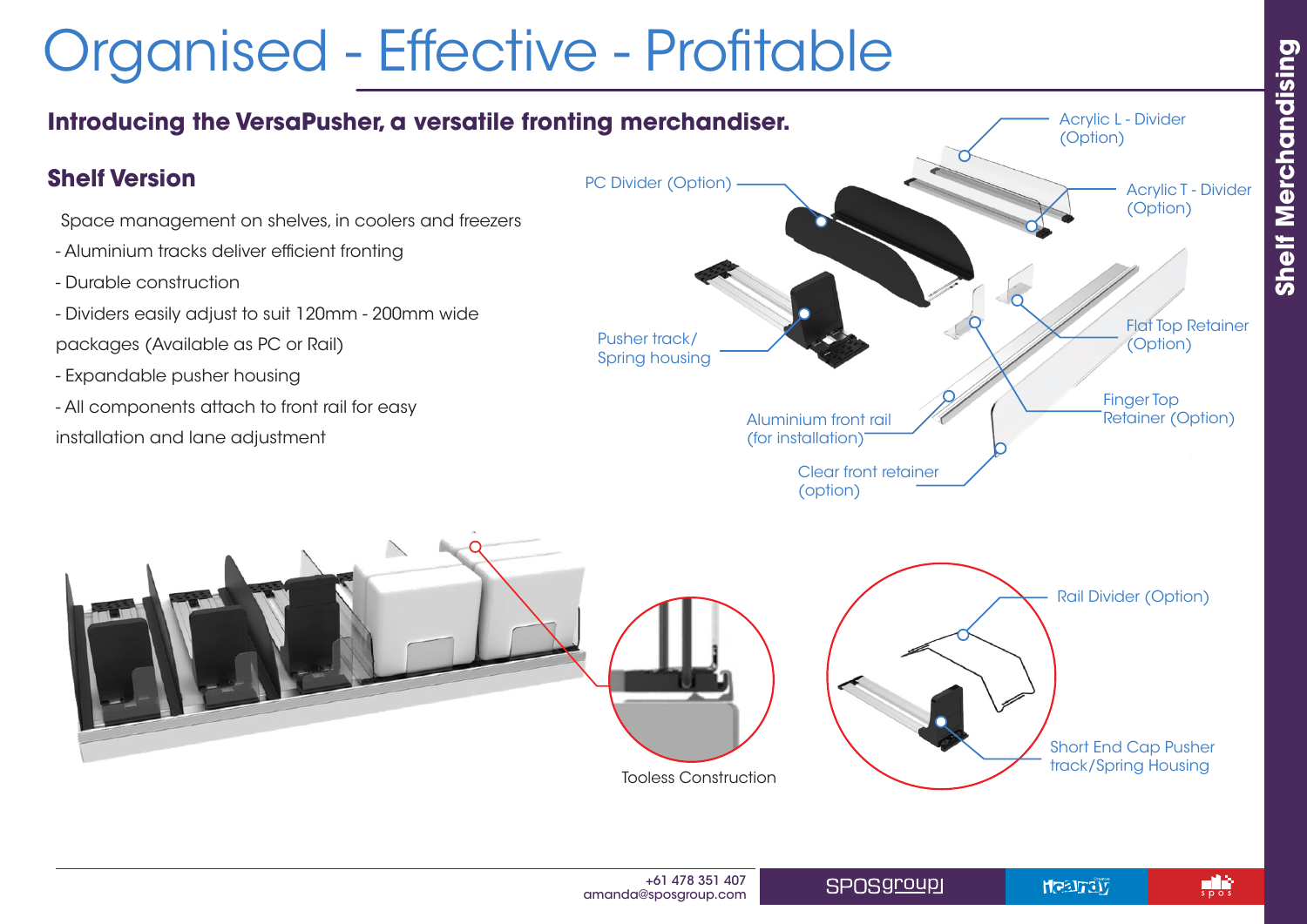$\mathbf{H}$ 

### Organised - Effective - Profitable